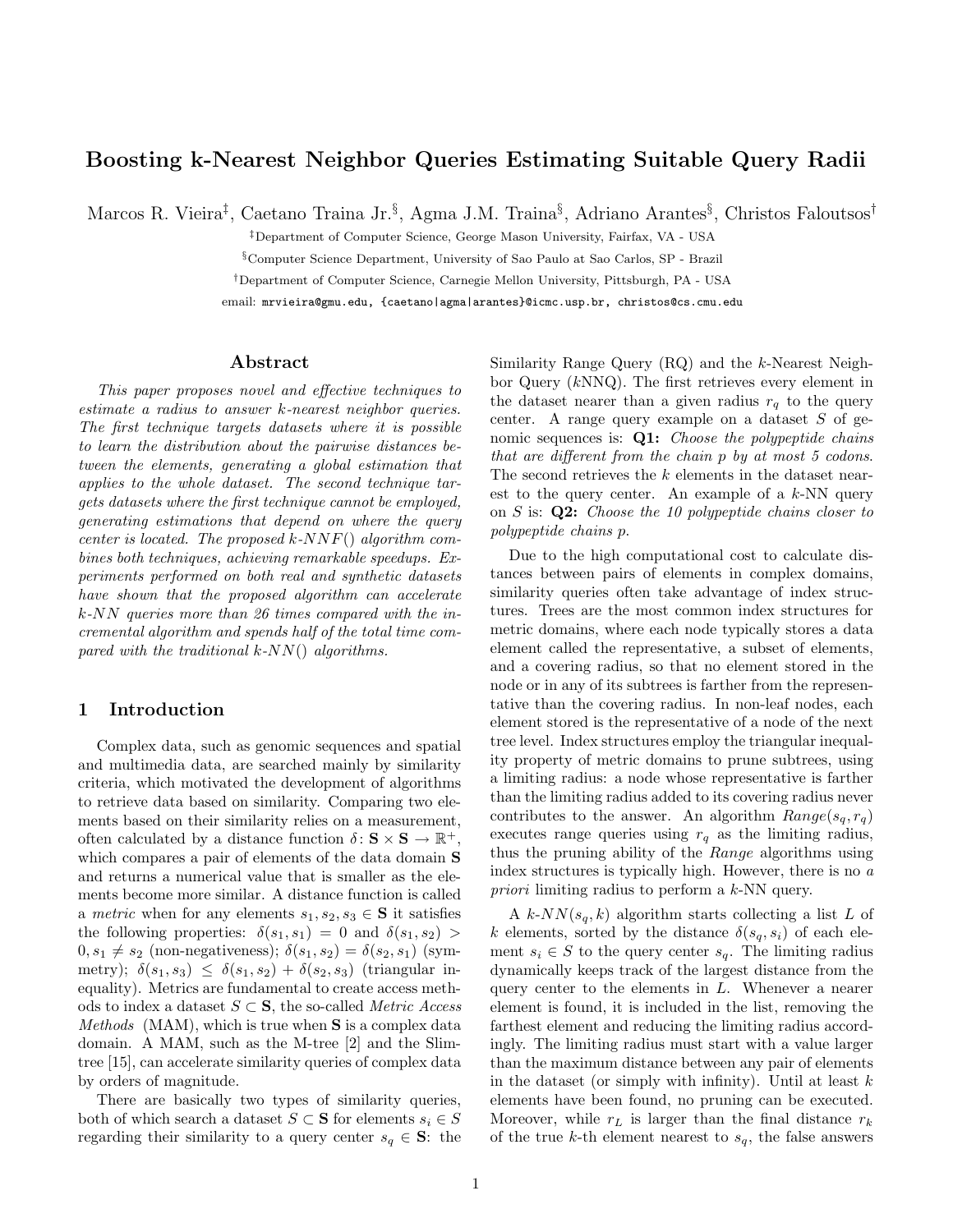included in L cannot be discarded. If a proper limiting radius can be set from the beginning, a significant reduction of distance calculations can be achieved. Therefore, the problem posed is : "How to estimate a suitable radius  $r_k$  to execute a Range Query - RQ that returns the same elements of a k-NNQ?"

This paper proposes two novel techniques to precisely estimate the final limiting radius  $r_f$  of a k-NN query, taking advantage of the intrinsic dimensionality of the dataset. The first technique targets datasets where the global data distribution can be obtained by estimating their intrinsic dimensionality, which is the large class of self-similar datasets. The second technique targets datasets where it is not possible to assume a global data distribution, therefore local estimations are generated for each query, depending on where the query center is located. Based on those estimates, we developed a new algorithm, called  $k\text{-}NNF(s_q, k)$ , which uses those estimations to accelerate  $k$ -NN queries. In the experiments performed, our technique decreased the number of distance calculations up to 37%, the number of disk accesses up to 18%, bringing an overwhelming gain in time, as it reduced the total time demanded by the query processing up to 26 times.

The remainder of this paper is structured as follows: Section 2 discusses the related works; Section 3 provides a short description of the Correlation Fractal Dimension concept, which is employed to estimate the intrinsic dimension of a dataset; Section 4 introduces the proposed algorithms and the mathematical support used to define the estimated radius  $r_k$  and the k-NNF() algorithm; Section 5 presents the experiments results; and Section 6 gives the conclusions of this paper.

## 2 Related Work

The development of algorithms to answer similarity queries has motivated much research based on index structures. A common approach is the "branch-andbound" where an indexing tree is traversed from the root, and at each step a heuristic is used to determine which branches can be pruned from the search and which one must be traversed next. One of the most influential algorithms in this category was proposed by Roussopoulos et al. [10] to find the k-nearest neighbors in multidimensional datasets stored in R-trees [4]. This algorithm has also been used in MAM to perform similarity searching following the "branch-and-bound" approach, which we call here the "df" (depth-first)  $k-NN$ () algorithm. The heuristic of this algorithm involves choosing in a node the next subtree to be explored, which is the subtree closest to the query object. Thus, one priority queue is used for each node visited.

In [2], another algorithm is proposed that creates a unique global list (i.e. it is employed only one priority queue for the whole query) of nodes not yet traversed. When a new subtree must be traversed, it proceeds from the node closest to the  $s_q$ , regardless of its level in the tree. Using the globally closest node generates an algorithm considered better than the  $df$  k-NN() algorithm, which is called the " $bf'$ " (best-first) k-NN() algorithm.

Another approach uses incremental techniques to answer similarity queries, such as the work of Hjaltason and Samet [5], which retrieves the  $(k+1)$  nearest neighbor after the first  $k$  have been found. This algorithm employs the triangular inequality property to delay the real distance calculations as much as possible, using a priority queue to keep track of which objects or subtrees must be analyzed next. The triangular inequality limits the minimum and the maximum distance allowable for each element  $s_i$  to  $s_q$ , using the distance from  $s_q$  to a node representative  $s_{rev}$ . A dynamic limiting radius can be derived by composing the minima and maxima distances of several nodes, even before performing the first real distance calculation between the  $s_q$  and a stored element. Metric trees, such as the Slim-tree, store the distance from  $s_{rep}$ to each subtree (or to the stored elements in leaf nodes). This algorithm delays pruning subtrees and objects until no improvement can be made to the minima and maxima limits, making its priority queue management very costly. The performance of the priority queue is highly affected by the dataset intrinsic dimensionality, as we show in the experiments in Section 5. We call this the "inc"  $k$ -NN() algorithm, and together with the df and bf, this is one of the  $k$ -NN() algorithms that we compare to our proposed algorithm.

Previous works trying to estimate a limiting radius for  $k$ -NN queries were presented in [12, 6, 9]. Their approaches are based on a probability density function to estimate a limiting radius, using a histogram of distances based on chosen pivots. The drawbacks are that it requires a costly construction of a histogram of the distribution of distances between the dataset objects and a set of pivots and it does not capture distinct distributions over different parts of the data space. Moreover, the histogram must be updated if the dataset is modified, as well as the number of pivots. Also, the pivots to be used in this approach need to be carefully chosen. Our approach differs from the previous works because it does not need sampling as the others do; it only uses the intrinsic dimensionality of the dataset. Moreover, by using the intrinsic dimensionality of the dataset instead of the number of attributes (even in spatial datasets), our approach avoids the problem of object dispersion in high-dimensional spaces [7], allowing it to deal with the varying density of elements in each query region.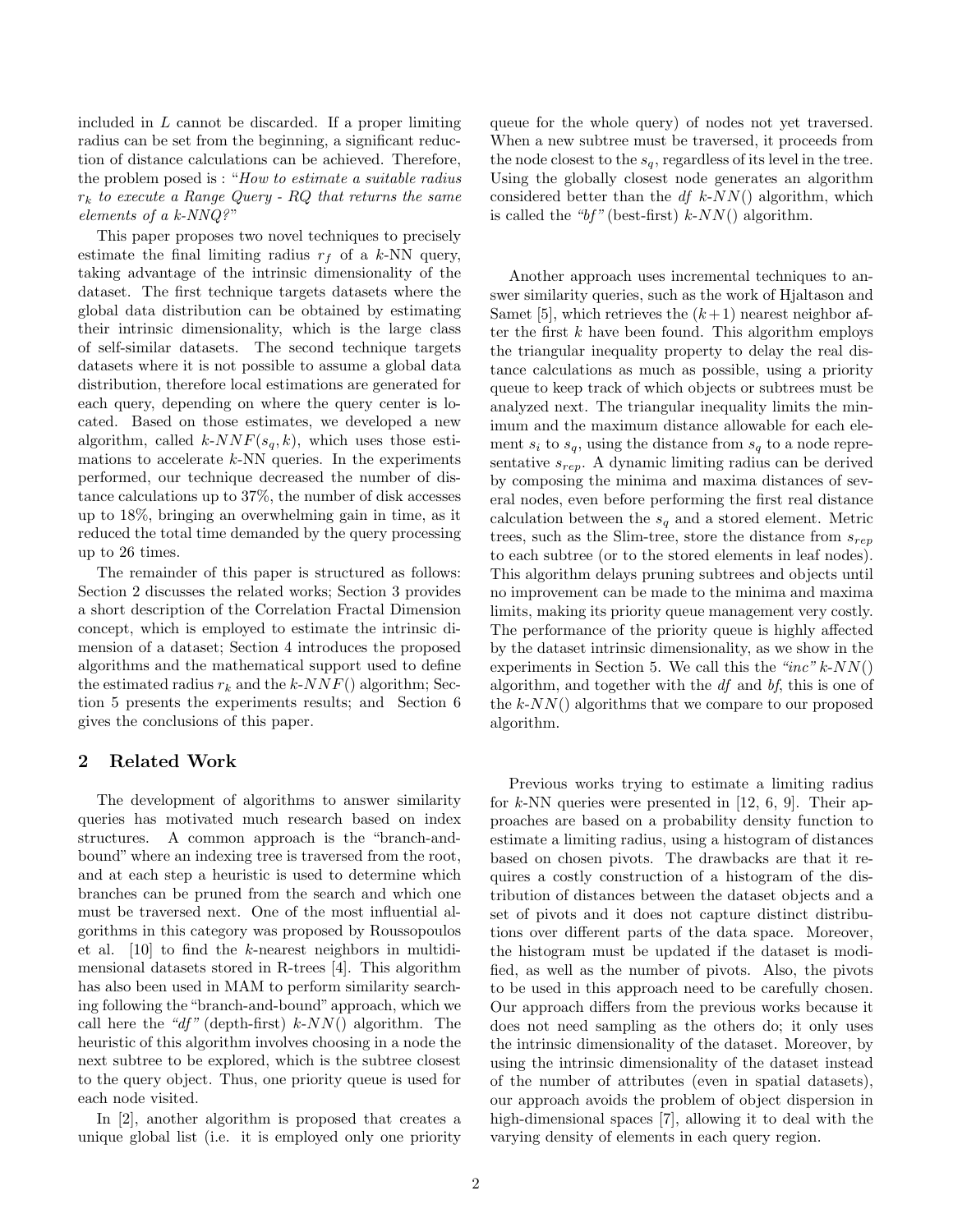#### 3 Background

Uniformity and independence assumptions have long been discredited to model data distributions [1]. Real data overwhelmingly disobey these assumptions because they typically are skewed and have subtle dependencies between attributes, leading the majority of estimates and cost models to deliver inaccurate, pessimistic figures [8].

On the other side, some experimental evidence has shown that the distribution of distances between pairs of elements, in the majority of real datasets, presents a "fractal behavior" or self-similarity; the properties of parts of the dataset in a usable range of scales being similar to the properties of the whole dataset. In self-similar datasets the distribution of distances between elements follows power laws [11, 3] as follows: Given a set of N objects in a dataset with a distance function  $\delta()$ , the average number  $k$  of neighbors within a given distance  $r$  is proportional to  $r$  raised to  $\mathcal{D}$ , where  $\mathcal{D}$  is the correlation fractal dimension of the dataset [3]. Thus, the pair-count  $PC(r)$  of pairs of elements within distance r follows the power law:

$$
PC(r) = K_p \cdot r^{\mathcal{D}} \t{,} \t(1)
$$

where  $K_p$  is a proportionality constant.

Whenever a metric between pairs of elements is defined for a dataset, a graph depicting Equation 1 can be drawn, even when the dataset is not in a dimensional domain. For the majority of real datasets, this graph, called the Distance Plot, is plotted in log-log scales results in an almost straight line for a significant range of distances. The slope of the line in the Distance Plot is the exponent  $D$  in Equation 1, so it is called the *Distance Exponent* [14].

The results are independent of the base of the logarithm used (in this paper we use the natural logarithm  $log_e(x)$ ). It is interesting to note that  $\mathcal D$  closely approximates the correlation fractal dimension of a dataset, and therefore its intrinsic dimensionality [11]. Hence,  $\mathcal D$  can be seen as a measurement of the distribution of distances between elements, even for non-spatial datasets.

Figure 1 shows the distance plot of a dataset whose elements are the geographical coordinates  $\frac{1}{1}$  of streets and roads in Montgomery County, MD, USA (MGCounty). As can be seen, the plots are linear for the most requested range sizes (typically we are not interested in radius much smaller or larger than the typical distances involved in the dataset).

The Distance Exponent  $D$  of any dataset can be calculated as the slope of the line that best fits the resulting curve in the Distance Plot, as in Figure 1. Therefore, Equation 1 can be expressed as

$$
\log(PC(r)) = \mathcal{D} \cdot \log(r) + \overline{K}_d, \quad K_d = \log(K_p) \quad . \tag{2}
$$

 $D$  has many interesting properties derived from the Correlation Fractal Dimension. The main property is



that  $D$  is invariant to the size of the dataset, provided that a reasonable number of elements exists [3]. Therefore, the slopes of the lines corresponding to distinct datasets S from the same data domain S are always the same, regardless of the S cardinality. This property enables us to know D of a dataset even if the dataset had been updated.

## 4 How to estimate a suitable initial radius for k-NN queries

In this section we present the main contributions of this paper. Our goal is to take advantage of the intrinsic dimension of a dataset S to speed up  $k$ -NN( $s_q$ , k) queries estimating a final radius  $r_f$ , therefore the majority of the elements unlikely to pertain to the answer set are pruned right away, even before k elements have been inserted in L. The improved algorithm, which we call  $k\text{-}NNF(s_q, k)$ , performs three steps: (1) Estimates the final radius  $r_f$ , using a global estimate for  $r_k$ , (2) Performs a *radius-limited k-NN*() algorithm using  $r_f$ , (3) Refines the search procedure, using a local estimate for  $r_f$ , if the required number of objects k was not retrieved.

The main ideas here are: (a) use the fractal dimension to estimate the ideal radius  $r_f$ ; (b) over-estimating  $r_f$  in a systematic way; and (c) react when the estimate  $r_q$  is lower than the real final radius. The first and third steps require calculating respectively a global and a local estimate for the final radius  $r_f$ . In the next subsections we present techniques to calculate them. The second step can be performed by a new algorithm  $kAndRange(s_q, k, r)$ , defined as follows:

**Definition 1** –  $k$ -Nearest and Range Query: Given an element  $s_q \in \mathbf{S}$ , a quantity k and a distance  $r \in \mathbb{R}^+$ , a "k-Nearest and Range algorithm"  $kAndRange(s_q, k, r)$  retrieves at most k elements  $s_i \in S \mid \delta(s_q, s_i) \leq r$ , such that for every non-retrieved element  $s_j$ ,  $\delta(s_q, s_j) \geq \delta(s_q, s_i)$  for any retrieved element  $s_i$ .

The algorithm  $kAndRange(s_q, k, r)$  can be implemented by modifying an existing  $k$ - $NN(s_q, k)$  algorithm changing the dynamic query radius initialization from infinity to  $r_f$  (obtained in the first step). The resulting algorithm answers a composite query, equivalent to the intersection of a  $Range(s_q, r)$  and a  $k$ -NN $(s_q, k)$  using the same  $s_q$ . That is, considering the dataset  $S$ , the following queries are better expressed in relational algebra,

<sup>1</sup>This dataset is in the US Census Bureau Tiger format.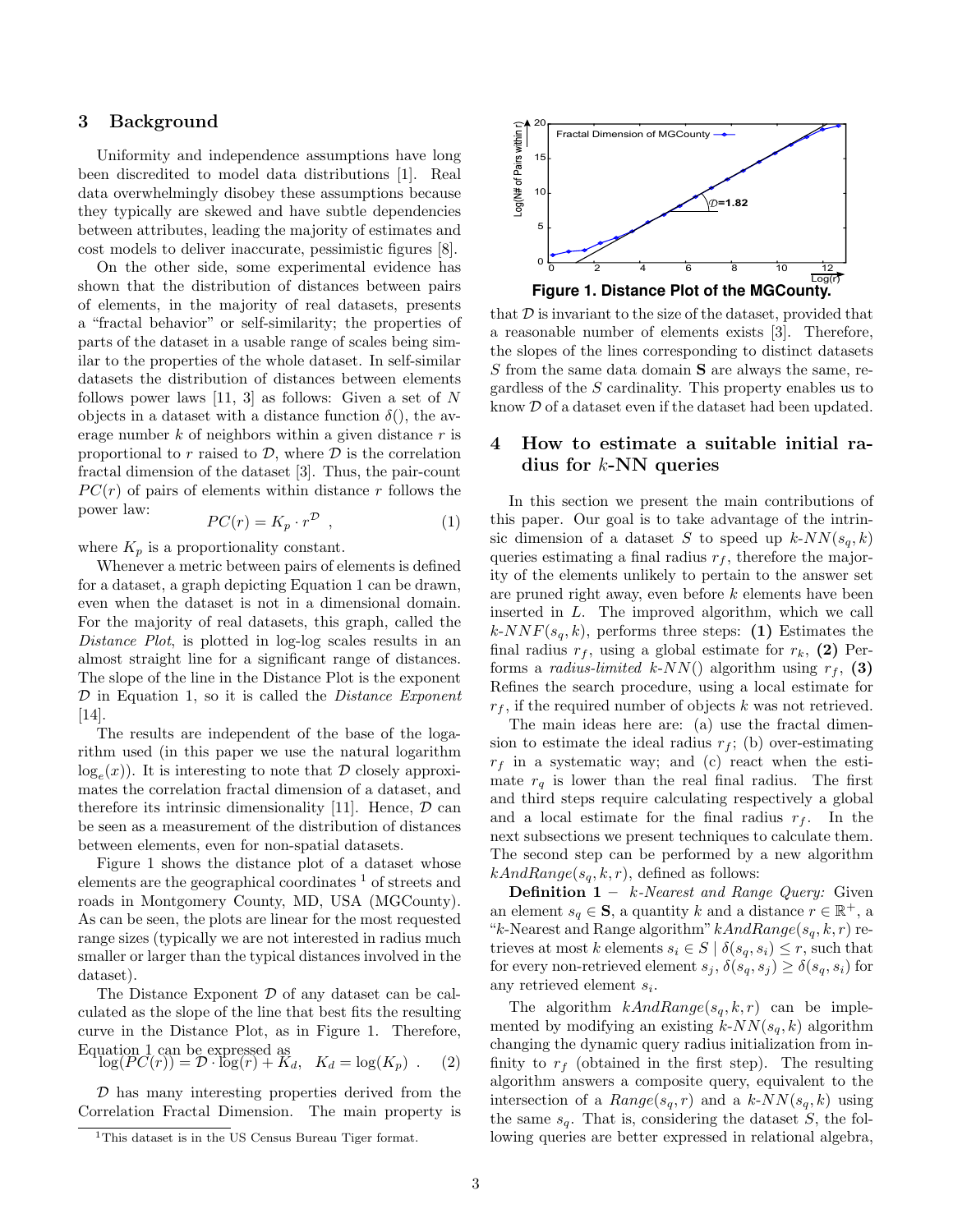

**Figure 2. How to use the Distance Plot to obtain the global estimate**  $r_f = GEst(k)$ .

as:

$$
\sigma_{\left(Range(s_q, r_q) \land k - NN(s_q, k)\right)} S \Leftrightarrow
$$
\n
$$
\sigma_{Range(s_q, r_q)} S \cap \sigma_{k - NN(s_q, k)} S \Leftrightarrow
$$
\n
$$
\sigma_{kAndRange(s_q, k, r_q)} S .
$$

For example, this algorithm alone could answer queries such as: **Q3:** Select the 10 nearest restaurants not farther than a mile from here  $-kAndRange$  (here, 10, 1mile). Notice that the algorithm will recover less than 10 restaurants if the range given is not sufficiently large.

## 4.1 Calculating a global estimate for the final query radius

The first step of the proposed  $k$ - $NNF(s_q, k)$  algorithm requires a method to estimate the final radius  $r_f$  of the k-NN query, so it can be used to call  $kAndRange(s_q, k, r_f)$ . It supposes that the elements in the dataset follow a mapped distribution regarding the distances between the elements (see Equation 1). Therefore, the resulting estimate is global for the whole dataset, independent of where the query is centered. The global estimate is defined as follows:

**Definition 2** – Global Estimate  $GEst(k)$ : Given the number of neighbors  $k$  to be retrieved,  $GEst(k)$  returns the estimated distance  $r_f$  of the equivalent range query that return  $k$  elements, based on the assumption that the dataset follows a self-similar distribution.

Figure 2 illustrates the main idea to obtain  $GEst(k)$ using the Distance Plot of the dataset. To perform the estimate, an adequate line with slope  $D$ , depicted as 'Line 1', must be chosen to convert the number of elements k into the corresponding estimated radius  $r_f$ .

The  $GEst(k)$  method assumes that, as long as the general characteristics of the dataset regarding its distance distribution are preserved when the dataset is updated (i.e. the updates are performed randomly), the distance exponent remains the same. This means that the line best fitting the slope of the Distance Plot can go up or down as elements are inserted or deleted, but its slope is preserved. However, besides knowing the slope, one must define a particular line for the current dataset, using a known point in the graph. We propose using the total number of objects N currently in the dataset and the diameter  $R$  of the dataset. This pair of values defines a point in the graph, which we call 'Point 0'. The line of slope  $\mathcal D$  including 'Point  $0$ ' estimates how to convert from "number of elements" to "radius". The number N is easily obtained (it is the number of elements in the dataset), and the diameter  $R$  can be estimated from the indexing structure, as the diameter of the root node of the indexing tree.

'Point 0' can be calculated through Equation 2. However, the equation uses the number of pairs  $PC(r)$  within a distance  $r$ , and we are interested in the number of elements k involved. Therefore we must convert 'numbers of elements' into 'numbers of pairs' within a distance. The number of pairs in a subset of  $k$  elements (counting each pair only once) is  $Pairs(k) = k(k-1)/2$ . Thus, given a dataset with cardinality  $N$ , the number of pairs separated by distances less than the diameter of the dataset is  $PC(R) = Pairs(N) = N(N-1)/2$ , and a line specific to the dataset when a query is issued can be found considering 'Point 0' to be  $\langle \log(R), \log(Pairs(N)) \rangle$  on the Distance Plot of the dataset. Using this line, the number of elements k that form pairs at a distance less or equal r can be estimated using  $PC(r) = Pairs(k)$ .

'Line 0' in Figure 2 is the one originally employed to calculate the intrinsic dimension  $\mathcal D$  of the dataset (the line that best fits the Distance Plot). It approximates the average number of points (in log scale) over the full range of distances that occur in the dataset. Notice that real datasets usually have fewer distances with values near the diameter of the dataset, therefore the number of the largest distances increases at a slower pace than those of medium or small distances. This tendency explains why there is a typical flattening of pair-counting plots at large radius of real datasets, as shown in Figure 1.

Now let us consider 'Line 1' passing at 'Point  $0'$ =  $\langle \log(R), \log(Pairs(N)) \rangle$  (see Figure 2). As it represents the relationship between the radii and the number of element pairs within each radius in the whole dataset, it is adequate to estimate the final radius  $r_f$  of a k-NN query. The constant  $K_d$  from Equation 2 applied over 'Line 1' can be calculated as:

$$
K_d = \log(Pairs(N)) - \mathcal{D} \cdot \log(R)
$$
  
=  $\log(N(N-1)/2) - \mathcal{D} \cdot \log(R)$ . (3)

Notice that Equation 2 calculates the number of pairs in a set of  $k$  elements within a given distance. If we want to know the number of distances between a subset of  $k$ elements contained in  $S$  and the set of all  $N$  elements stored in the dataset  $S$ , then Equation 2 turns into:

$$
Pairs(k) = N(k-1)/2 . \tag{4}
$$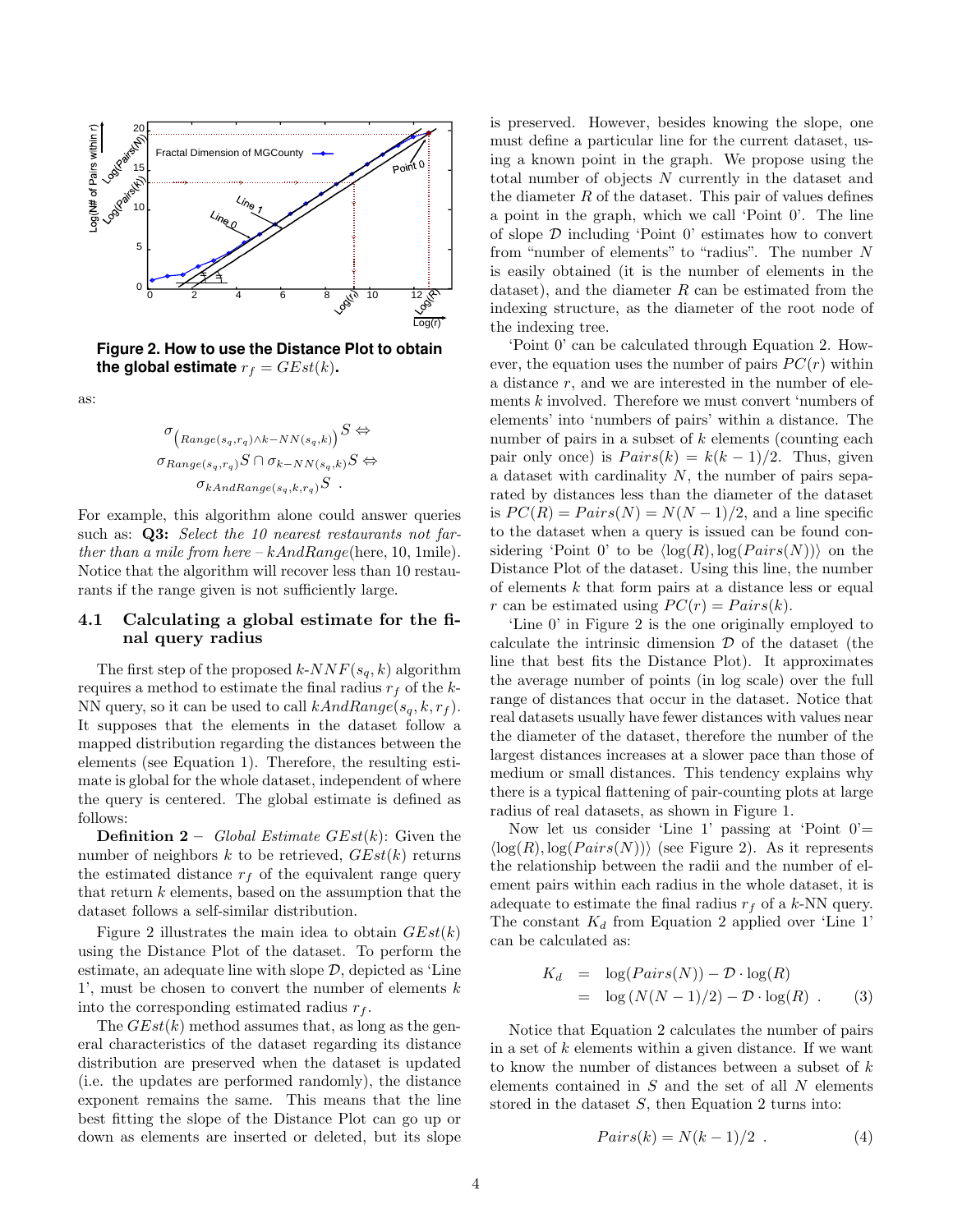Combining Equation 3 with 4 and 2 we obtain:

$$
\log(r_f) = [\log(PC(r)) - K_d]/\mathcal{D}
$$

$$
= [\log(N(k-1)/2) - \log(N(N-1)/2) + \mathcal{D} \cdot \log(R)]/\mathcal{D} \Rightarrow
$$

$$
r_f = R \cdot \exp([\log(k-1) - \log(N-1)]/\mathcal{D}) \quad (5)
$$

Equation 5 shows how to calculate the global estimate for the final radius  $r_f = GEst(k)$  of a k-nearest neighbor query.

The final radius  $r_f$  estimated by  $GEst(k)$  is an approximation, as the exact radius of a query also depends on the local density of elements around the  $s_q$ . Therefore, if the query is centered where the density of elements is similar to or higher than the average density of the whole dataset, then calling  $kAndRange(s_q, k, r_f)$  in Step 2 of algorithm  $k\text{-}NNF(s_q, k)$  using  $r_f$  estimated by  $GEst(k)$ answers the  $k$ -NN query with a much better performance than the traditional  $k$ - $NN(s_q, k)$  algorithms.

However, if  $r_f$  is under-estimated, then the  $kAndRange(s_q, k, r_f)$  algorithm will return fewer elements than required (that is, a quantity  $k' < k$  of elements), and another call to the  $kAndRange()$  algorithm with a larger radius is required. As calling this algorithm a second time reduces the overall performance gain, it would help to slightly augment the estimate  $r_f$  to reduce the odds of having to call the  $kAndRange()$  algorithm more than once. In fact, an augment is already embodied in Equation 5, when we estimate the size of the dataset by looking at the indexing structure: as the covering radius of the nodes of metric trees needs to guarantee that every element stored at each subtree is covered by that radius, they are always equal to or larger than the minimum required radius.

#### 4.2 Calculating a local estimate for the final query radius

The third step of the proposed  $k\text{-}NNF(s_q, k)$  algorithm is executed when  $r_f$  reveals to be under-estimated, despite the inflated diameter obtained from the root node of the metric tree. In this case, another search is required with a larger value  $r'_f > r_f$ . Calculating  $r'_f$  must take into account the local density of elements around the  $s_q$ , hence a local estimate  $LEst()$ , defined as follows, must be performed.

**Definition 3** – *Local Estimate LEst*(): Knowing that the local data distribution around the  $s_q$  retrieves  $k'$  elements with a radius  $r_f$ , then  $LEst(k, k^{\prime}, r_f)$  returns the local estimate  $r'_f$  required to retrieve the required number of neighbors k.

To develop the  $LEst()$  algorithm, we take advantage of the Distance Plot again. We know that the first call to algorithm  $kAndRange()$  using the estimated radius  $r_f = GEst(k)$  returned an insufficient quantity k' of elements. Therefore, that first call was in fact a probe of the



**Figure 3. How to use the Distance Plot to obtain** the local estimate  $r_f = LEst(k, k', r_f)$ .

space around the  $s_q$ , and the value k' can be used to estimate the local density of the dataset around the  $s_a$ . Let us reproduce Figure 2 in Figure 3, marking the point given by  $\langle \log(r_f), \log(Pairs(k')) \rangle$  as 'Point 1'. This point corresponds to the actual amount of elements  $k'$  within distance  $r_f$  around the  $s_q$ . Now, let us draw another line with the same slope  $D$  containing this point, and call it 'Line 2'. 'Line 2' reflects the local density of the region where the query is centered, consequently it is useful to calculate the local estimate. The radius  $r'_f$  can be estimated by using equation 5, now using 'Line 2' and 'Point 1'. This leads to:

$$
r'_{f} = r_{f} \cdot \exp\left(\left[\log\left(k-1\right) - \log\left(k'-1\right)\right]/\mathcal{D}\right) \tag{6}
$$

Equation 6 shows how to calculate the local estimate for the final radius  $r'_f = LEst(k, k', r_f)$  of a k-NN query considering the local density of elements around the  $s_q$ .

Once the local estimate  $r'_f$  has been calculated, another incursion in the dataset must be performed to retrieve the additional  $k - k'$  elements. This operation can be performed by another algorithm, defined as follows:

**Definition 4** –  $kRingRange:$  Given an element  $s_q \in \mathbf{S}$ , the inner radius  $r_f$ , the outer radius  $r'_f$  and the maximum number of elements  $k - k'$  still to be retrieved, the  $kRingRange(s_q, k - k', r_f, r_f')$  algorithm searches the dataset to find at most  $k - k'$  elements  $s_i$  in the ring centered at  $s_q$ , so that  $r_f < \delta(s_q, s_i) \leq r'_f$ .

The  $kRingRange()$  algorithm is basically a kAndRange() algorithm modified to prune not only elements and nodes that are outside the ball limited by the outer radius  $r'_f$ , but also the nodes and elements that are inside the ball defined by the inner radius  $r_f$ . The radius  $r'_f$  can be reduced whenever the required number of objects are found.

The first call to  $LEst()$  and to the  $kRingRange()$  algorithm retrieves  $k''$  elements, where  $k' \leq k'' \leq k$ . It is not expected to have  $k'' < k$ , but it can. In this case, the point  $\langle \log(r'_f), \log(Pairs(k'')) \rangle$  can be used to estimate another radius  $r''_f$ . This new estimate must then be used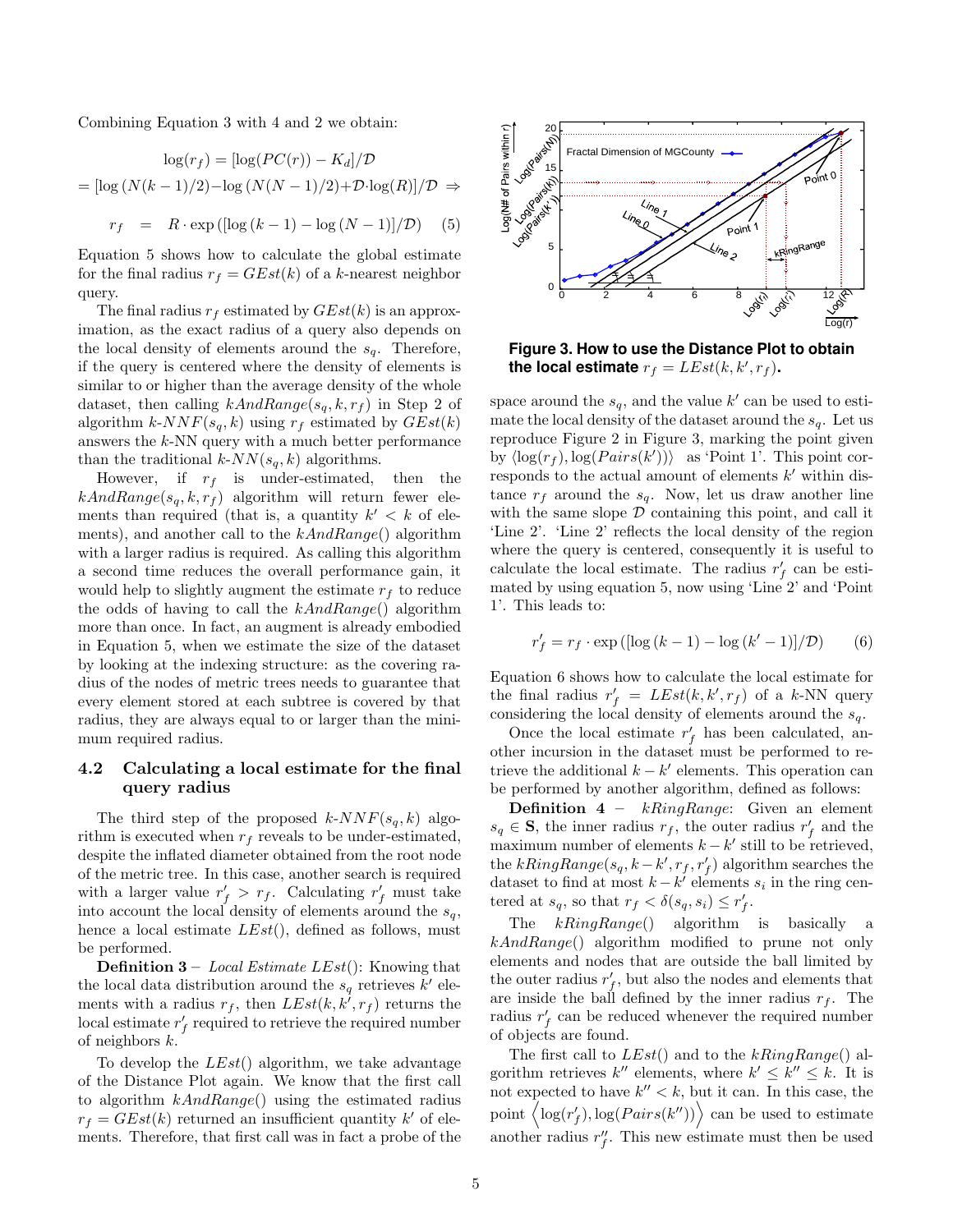in another call to the  $kRingRange()$  algorithm, repeating this last step until the desired number of elements  $k$  are retrieved.

The  $k\text{-}NNF()$  algorithm, shown as Algorithm 1, uses  $kAndRange(),$   $kRingRange(),$   $GEst()$  and  $LEst()$  to perform the same duty of a usual  $k$ - $NN$ () algorithm, receiving the same parameters and producing the same results, but with a better performance, as we show in the next section.

| Algorithm 1 $k$ - $NNF(s_q, k)$ |  |  |  |  |
|---------------------------------|--|--|--|--|
|---------------------------------|--|--|--|--|

**Output:** The list L of k pairs  $\langle OId, \delta(s_{k_i}, s_q) \rangle$ .

- 1: Obtain  $N$  as the number of elements in the dataset
- 2: Obtain R as the diameter of the dataset indexed
- 3: Clear list L

4: Set  $r_f = GEst(k)$ 

- 5: Execute  $KAndRange(s_q, k, r_f)$ , store the answer in L, and set  $k'$  as the number of retrieved elements
- 6: while  $k' \leq k$  do
- 7: Set  $r'_f = LEst(k, k', r_f)$
- 8: Execute  $kRingRange(s_q, r_f, r_f', k k')$ , store the answer in  $L$ , and set  $k'$  to the number of elements in  $L$
- 9: set  $r_f = r'_f$

10: Return  $L$ 

## 5 Experimental Results

To evaluate the effectiveness of the presented approach, we worked on a variety of synthetic and real datasets, experimenting with a variety of metrics, including vectorial and non-vectorial ones. As it is not possible to discuss all of them here, we selected three real and one synthetic datasets that represent and summarize the behavior of the proposed technique. The experimental results show that the estimates given by  $GEst()$  and  $LEst()$  are accurate, leading to the building of an efficient  $k$ -NNF() algorithm.

The datasets are described as follows. The Corel-Histo is a dataset of color histograms extracted from 68,040 images from the Corel Image Collection (http://kdd.ics.uci.edu). This is a real world dataset, where each element is a 32-dimensional vector (we consider it as a high-dimensional dataset). The *MetricHisto* is a real world dataset consisting of 40,000 metric histograms of medical gray-level images. It does not have a predefined embedded dimension, since the number of buckets (instead of bins in traditional histograms) varies from one image to another. Its elements are compared using the  $MHD()$  metric function [13]. The MG-County consists of a 2-dimensional coordinates dataset with 27,282 road intersections in Montgomery County, MD, Figure 4(a). The Sierpinsky is a synthetic dataset with 531,441 points of a Sierpinsky triangle, Figure 4(b). These are points from a perfect fractal, whose behavior is predictable, so it is useful to corroborate the correctness of the theoretical assumptions made in this work.



**Figure 4. The two-dimensional vector datasets used in the experiments: (a) MGCounty and (b) Sierpinsky triangle.**

**Table 1. Summary of the datasets.**

| $_{\text{Dataset}}$ | 7)   | $\#$ Attrib. | $# \; \text{Objs}$ | Metric    |
|---------------------|------|--------------|--------------------|-----------|
| CorelHisto          | 4.97 | 32           | 68,040             | Manhattan |
| MetricHisto         | 6.72 |              | 40,000             | MHD()     |
| MGCountu            | 1.82 | 2            | 27.282             | Euclidean |
| Sierpinsky          | 1.56 |              | 531.441            | Euclidean |
| SieDVar             | 1.56 | (up to 256)  | 531.441            | Euclidean |

We also used several variations of the *Sierpinsky* dataset, adding up to 254 new attributes ( $SieDVar$ ), calculated by polynomial expressions of the first two, to evaluate the behavior of the algorithms for datasets with varying embedded dimensionality and the same intrinsic dimensionality. Only 10% of each dataset were used to calculate its  $D$ , as it is close to the one obtained using the whole dataset. Table 1 summarizes the main features of the datasets, including their intrinsic dimension  $\mathcal{D}$ , number of attributes (for the spatial datasets), number of elements, and the metric employed.

All algorithms were implemented in C++ using the GNU gcc compiler. The  $kRingRange()$  and  $kAndRange()$  algorithms were implemented following the approach given by the  $bf k$ -NN() algorithm. We implemented the *inc k-NN*() algorithm following the description and the best parameters given in [5]. The experiments were performed on an Intel Pentium IV 1.6GHz machine with 128 MB of RAM memory, using the Linux operating system.

Each measured point in a plot corresponds to 500  $k$ -NN queries asking for the same number of neighbors at different query centers. The 500 query centers were sampled from the respective datasets, where half of them were removed from the dataset. Therefore 250 queries ask for neighbors from centers stored in the dataset, and 250 queries ask for neighbors from centers that are not in the dataset, but that correspond to centers likely to be used in real queries. The size of each disk page of the Slim-tree was 16KB for the CorelHisto, 4KB for the MG-County and the MetricHisto, and 1KB for the Sierpinsky datasets. We used the default configuration parameters to build each Slim-tree. Tests performed with different page sizes obtained similar results.

#### 5.1 Performance improvement

This section discusses the results of experiments comparing the proposed  $k$ -NNF() algorithm with the most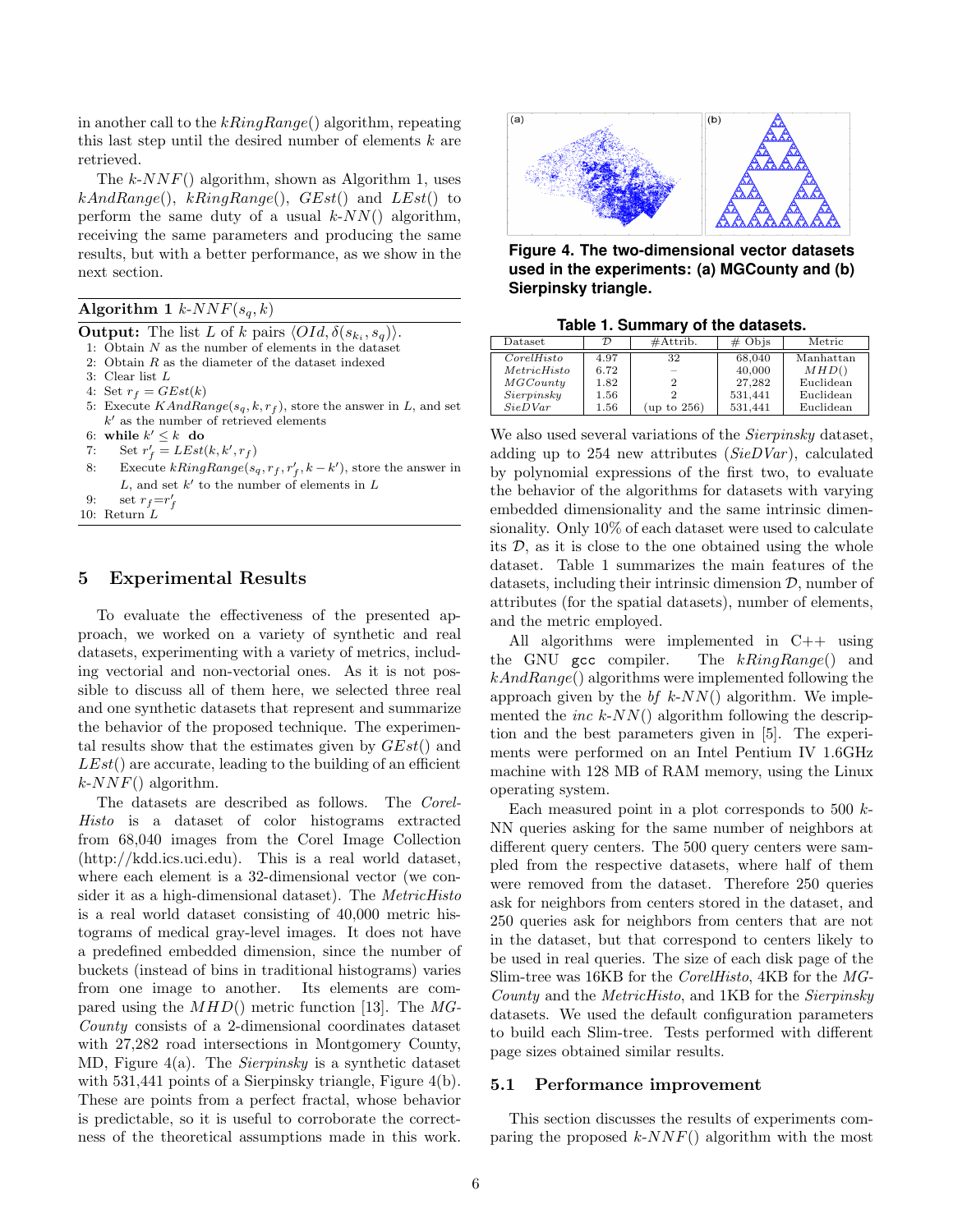representatives of the three existing classes (as explained in Section 2): the df k-NN(), the bf k-NN() and the inc  $k$ -NN() algorithms. Moreover, if the distance  $r_k$  from the query center to the farthest element in the final list of  $k$  nearest neighbors could be known in advance, then a Range() limited by  $r_k$  could be used in place of the  $k$ -NN() algorithm because the processing of  $Range()$  is more efficient. Therefore, we also compared the  $k$ - $NN()$ algorithms to the standard Range() algorithm, using the limiting radius  $r_k$  previously discovered by one of the  $k$ - $NN$ () algorithms. This later test provides a theoretical lower bound of the best possible algorithm to find the nearest neighbors. All five algorithms were implemented using the Slim-tree as the indexing method. In this experiment, the number of neighbors in the  $k$ -NN queries varies from 5 to 100 in steps of 5 elements.

For each dataset, we measured the average number of distance calculations, the average number of disk accesses and the average total time (in seconds) required by each algorithm to perform each set of 500 k-NN queries. The number of distance calculations is important because comparing complex elements can be very costly. The reported number of disk accesses were obtained counting the number of requests generated by the algorithm, therefore issues regarding uses of cache memory were not taken into account. The objective of these measurements is to provide clues about the amount of data required by the algorithm, as the same index structure is used for every algorithm. However, the most important measurement is the total time, as it reports the global complexity of the algorithm. Thus, reducing the processing time is the ultimate objective of improving the performance of any algorithm.

Figure 5 shows the results of experiments on the four datasets. The first column shows the results from the CorelHisto dataset, the second from the MetricHisto, the third from the MGCounty, and the fourth column from the Sierpinsky dataset. The first row corresponds to the average number of disk accesses required to answer each query for the number of neighbors corresponding to the abscissas, the second row gives the average number of distance calculations, and the third row presents the average total time for 500 queries at each point in the plots.

Figure 5 shows that, as expected, no  $k$ -NN() algorithm can perform better than the  $Range()$  algorithm, as it is the theoretical lower bound. It also shows that the average number of disk accesses and distance calculations required by the *inc k-NN*() algorithm follows very closely those required by the theoretical best algorithm (the Range() one), as both plots are practically coincidental for every dataset. However, the *inc k-NN()* algorithm achieves these results at the expenses of a heavy internal processing required to maintain the minima and maxima distances for the elements retrieved from the index structure. This processing turns the *inc k-NN*() al-

| Table 2. Total time (s) for $k=10$ and $k=100$ . |  |  |  |  |
|--------------------------------------------------|--|--|--|--|
|--------------------------------------------------|--|--|--|--|

| Dataset     | $df k - NN()$ | bf k- $NN()$  k- $NNF()$ |           | $\overline{Range}()$ | $inc k$ -NN() |
|-------------|---------------|--------------------------|-----------|----------------------|---------------|
|             | $k=10$        | $k=10$                   | $k=10$    | $k=10$               | $k=10$        |
| CorelHisto  | 3.87          | 3.23                     | 3.11      | 3.10                 | 64.81         |
| MetricHisto | 16.89         | 15.97                    | 15.03     | 14.98                | 206.25        |
| MGCountu    | 0.48          | 0.47                     | 0.34      | 0.28                 | 7.13          |
|             | $k = 100$     | $k = 100$                | $k = 100$ | $k = 100$            | $k = 100$     |
| CorelHisto  | 9.78          | 9.03                     | 7.19      | 5.69                 | 137.87        |
| MetricHisto | 23.72         | 21.22                    | 19.32     | 18.74                | 297.59        |
| MGCountu    | 3.89          | 3.78                     | 3.31      | 1.48                 | 21.32         |

| Table 3. $AvgOper$ for all queues ( $k=20$ and $k=40$ ). |  |  |  |
|----------------------------------------------------------|--|--|--|
|----------------------------------------------------------|--|--|--|

| Dataset     |        | $df$ k-NN( |        | bf $k$ -NN() |        | $k$ -NNF $($ |        | inc $k$ - $NN()$ |  |
|-------------|--------|------------|--------|--------------|--------|--------------|--------|------------------|--|
|             | $k=20$ | $k=40$     | $k=20$ | $k=40$       | $k=20$ | $k=40$       | $k=20$ | $k=40$           |  |
| CorelHisto  | 173    | 183        | 173    | 183          | 110    | 117          | 2.601  | 2.856            |  |
| MetricHisto | 394    | 454        | 383    | 431          | 361    | 401          | 2.997  | 3.354            |  |
| MGCountry   | 144    | 145        | 144    | 145          | 21     | 24           | 996    | .210             |  |
| Sierpinsky  | 178    | 185        | 178    | 185          | 95     | 104          | .304   | . 482            |  |
|             |        |            |        |              |        |              |        |                  |  |

gorithm the slowest for every dataset, as shown in the third row of Figure 5.

To better compare the other algorithms regarding time, Table 2 reproduces the values for  $k=10$  and  $k=100$ of the third row of Figure 5 for the first three datasets. The measurements show that the *inc k-NN()* algorithm is up to 26 times slower than the others for the real world datasets (i.e., the *CorelHisto*, *MetricHisto* and *MG*-County datasets). Therefore, the *inc k-NN*() algorithm is valuable regarding the theoretical aspects of reducing the number of disk accesses and distance calculations, but it is impractical, as what really matters is the total time.

Figure 5 shows that, whereas the average number of disk accesses and distance calculations required by every algorithm present a sub-linear behavior for increasing number of neighbors, the average total time presents a slightly super-linear behavior. This is due to the increasing complexity to maintain the internal structures of the algorithms. In fact, the  $k$ - $NN()$  algorithms use a priority queue whose management has super-linear complexity regarding the number of elements managed. On the other side, the complexity of the proposed  $k$ - $NNF()$ algorithm is much smaller, reducing the processing time accordingly. Table 3 shows the total number of queue operations (add/remove elements to/from it)  $(AvgOper)$ averaged for 500 queries, for the four  $k-NN($ ) algorithms, using  $k = 20$  and  $k = 40$ . As we see, the queue cost for the  $k\text{-}NNF()$  algorithm is smaller than any other, contributing to making it the fast algorithm among the  $k$ -NN() algorithms. Three aspects from this table enforce our finds: (1) the larger the embedded dimension of the dataset, the worse the performance of the *inc k-NN*() algorithm; (2) the cost of the  $k$ -NNF() queue is much smaller than the cost of the *inc k-NN*() queue (up to 50 times smaller for the  $AvgOper$ ; and (3) the k-NNF() algorithm has smaller queue cost regarding any other algorithm.

Comparing the  $df$  and the  $bf$  k-NN() algorithms in Table 2 and in the first and second rows of Figure 5, we can see that the bf  $k-NN$ ) is slightly better than the df k-NN(). However, comparing the df and the bf  $k-NN($ ) with the proposed  $k-NNF($ ), it can be seen that the  $k$ -NNF() algorithm significantly reduces the three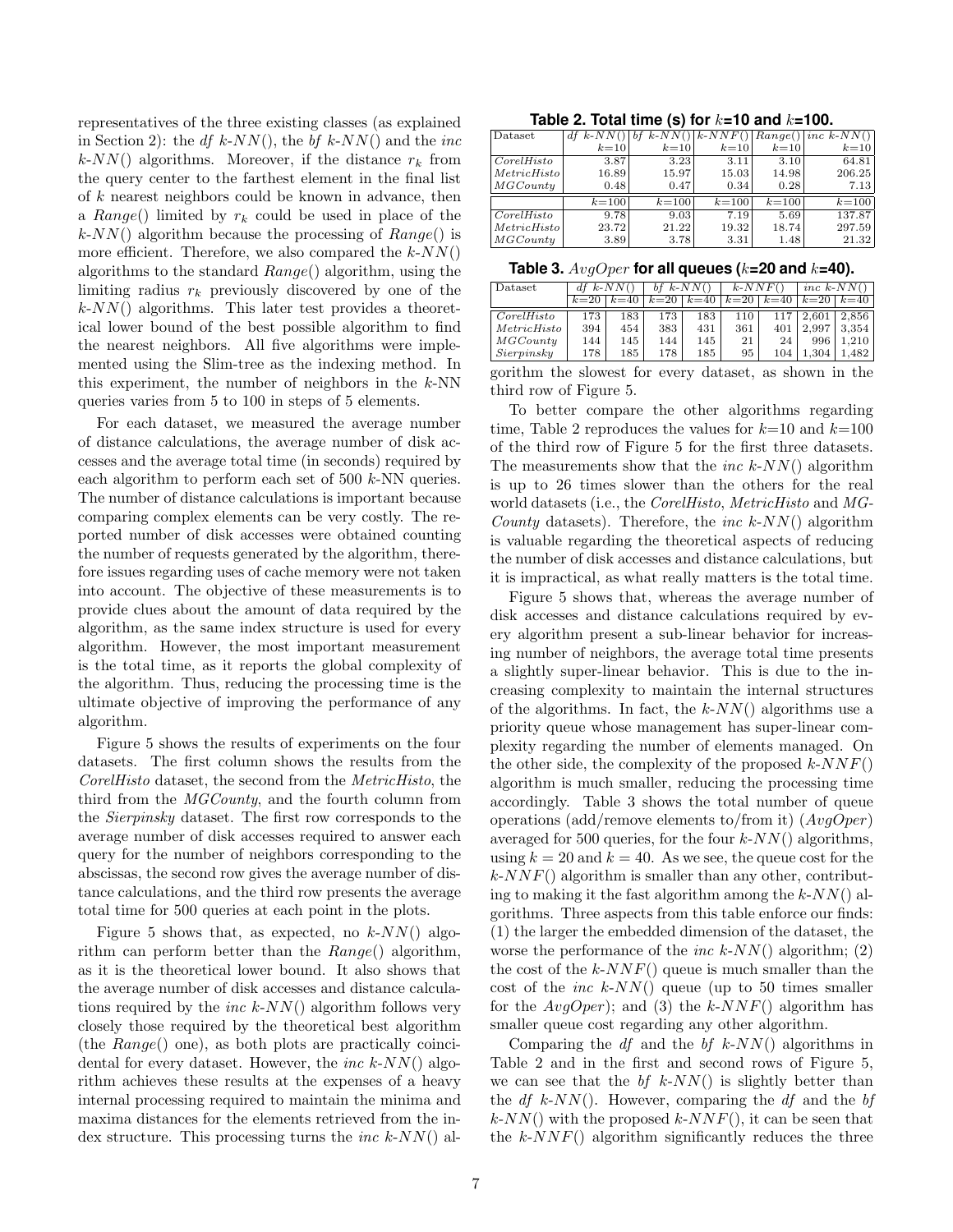

Figure 5. Comparing the proposed  $k$ - $NNF()$  with the other algorithms to answer 500 queries.

parameters measured (disk, distance, and time), for every dataset. The  $k\text{-}NNF()$  algorithm decreases up to  $37\%$  (*MGCounty* and *Sierpinsky* - *df k-NN*) the need for distance calculations, decreases up to 18% the number of disk accesses (*CorelHisto* and *Sierpinsky* - df k-NN) and it spends half of total time than the traditional  $k-NN($ ) algorithms (Sierpinsky). Comparing the  $k$ -NNF() algorithm with the  $inc\;k\text{-}NN()$  algorithm (the best theoretical algorithm), it is up to 26 times faster than the later algorithm  $(MGCounty)$ . The k-NNF() algorithm achieves its best performance for the metric dataset MetricHisto, mainly considering that the  $Range()$  algorithm is a lower bound for improvements. As can be seen in Table 2, it can answer  $k$ -NN queries, spending at most  $5\%$  more time than the  $Range()$  algorithm, whereas its closest competitor requires at least 17% more time.

The Range() algorithm is the fastest because its internal structure does not require a priority queue to order by distance all subtrees to be visited, nor does it require the adjustment of the dynamic radius. As the  $k$ -NNF() algorithm is based on the  $kAndRange()$  algorithm, it does need a priority queue, but it remains smaller than the others as a limiting query radius is available from the beginning. Excluding the  $Range()$  algorithm which requires a previous knowledge of the maximum radius, the proposed  $k$ - $NNF()$  algorithm is always the fastest one for every dataset evaluated.

## 5.2 Internal behavior of the  $k$ -NNF() algorithm

In this section we present measurements about the internal behavior of the  $k$ - $NNF()$  algorithm, showing statistics about the estimates  $GEst()$  and  $LEst()$ . Figure 6 shows the Distance Plot of the MGCounty dataset superimposed with the final radius  $r_f$  from the query center to its k-th nearest neighbor for the various values of k employed to generate the third column of plots from Figure 5 (with  $k$  varying from 5 to 100 in steps of 5 elements). Each point shown as a  $\Box$  represents the point  $\langle \ln(r_f), \ln(Pairs(k)) \rangle$  in the log-log scale of the graph, which is used as parameters of the  $kAndRange()$  algorithms. It is clearly seen that the set of points are over a line passing close to  $\langle \ln(R), \ln(Pairs(N)) \rangle$  ('Point 0' in Figure 3), the rightmost point of the Distance Plot used to obtain the fractal dimension of the dataset. Therefore, these points represent the global estimate  $GEst(k)$ for each number of neighbors  $k$  asked in the queries.

Figure 6 also shows the average distance of  $r_f$  and the minimum/maximum radii for each value of  $k$ , measured from the set of 500 queries. As can be seen, the averages are roughly over the Distance Plot curve, confirming that it gives a suitable estimation of the final distance  $r_k$ . Moreover, it also shows that a sample of the dataset, such as the centers of the 500 queries, can be used to estimate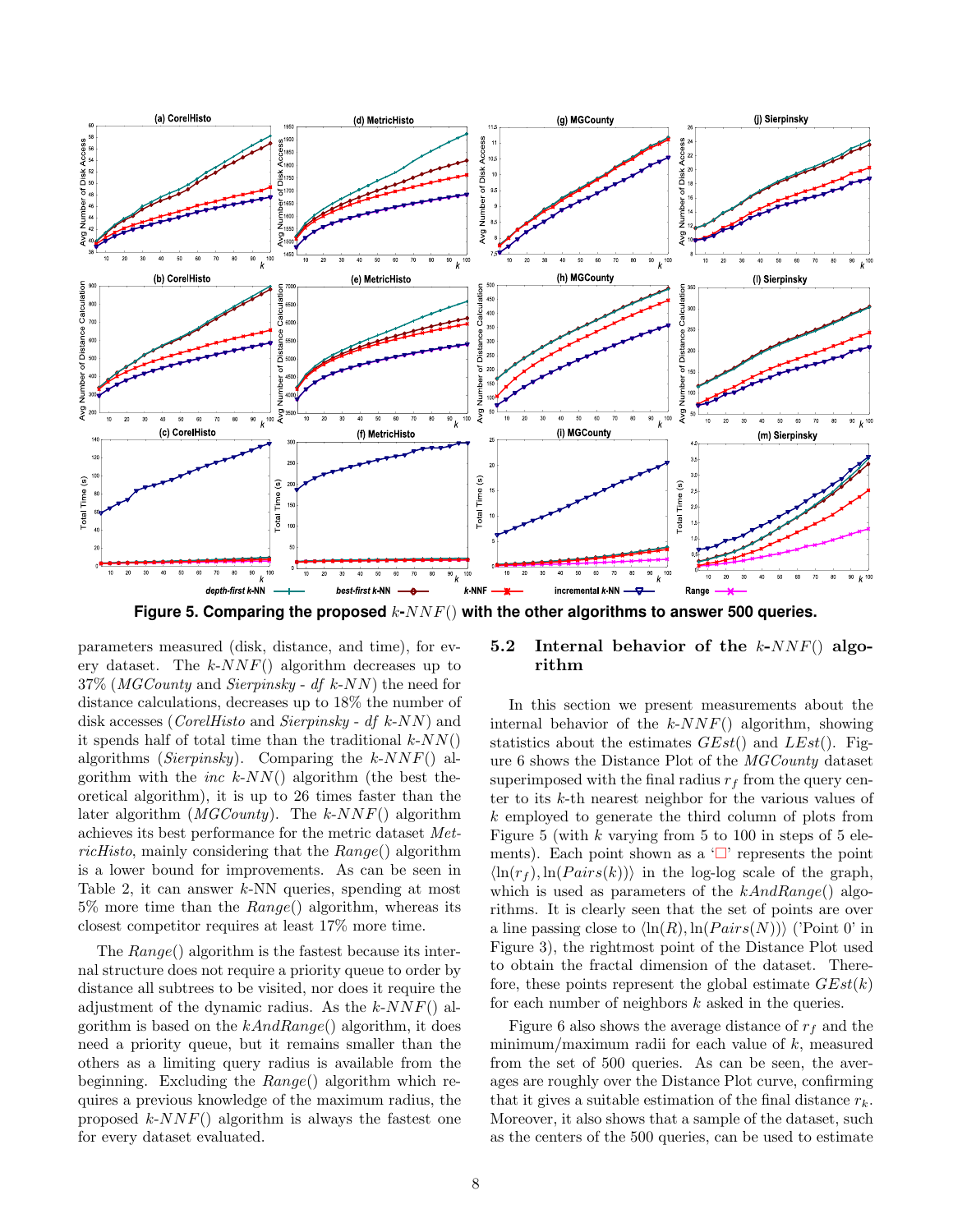

**Figure 6. Global estimations for the distances from the query centers to their** k**-th** NN **and the average and minimum/maximum of the real distances measured, for the** MGCounty **dataset.**

the intrinsic dimension  $D$  of the dataset, as shown in the Figure 6. It also shows that the increase in the estimation of  $r_f$  (provided by the flattening of the curve and the super-estimation of the dataset radius) is enough to lead the number of required callings to  $kRingRange()$  to a very small value, as the estimated values of  $r_f$  are always close to the maximum value  $r_k$ . Therefore, Figure 6 confirms that the global estimations GEst() is accurate.

An thought-provoking point to check is determining when the  $kRingRange()$  algorithm needs to be called, that is, when a local estimation  $LEst()$  is required. To verify this point, we measured the number of times that  $kRingRange()$  is called at each set of 500 queries using the same number  $k$  of required elements (step 8 of Algorithm 1). It turned out that the  $kRingRange()$  algorithm was never called a second time. In fact, the algorithm is seldom called. Only for  $k = 100$  the  $kRingRange()$  was called 5 out of 500 queries for the CorelHisto dataset, but was never called for the other datasets, showing that the  $GEst()$  estimation is accurate. The fact that the  $kRingRange()$  algorithm was never called twice confirms that the local estimation  $LEst()$  is also very accurate.

#### 5.3 Scalability and Dimensionality

In this section we present results of experiments performed to evaluate the behavior of the proposed  $k$ -NNF() algorithm when varying the dataset size. To perform these experiments, we shuffled each dataset randomly and divided it in 10 parts of equal size. We created the index structure by inserting the first part and measured the first point of the plots. Thereafter the next part was inserted and the second point was taken, and so on, until having the measurements for the complete dataset. As before, each point in the plots corresponds to the average total time of 500 queries with different query centers. We performed experiments asking for 10, 20, 30, and 40 nearest neighbors (500 queries for each



value of k). Figure 7 presents the plots for the average total time to answer 500 queries for the MetricHisto (a) and Sierpinsky (b) dataset. As can be seen, the results reveal an essentially linear behavior for every measured parameter. Figure 7(b) presents the plots for the Sierpinsky dataset. As can be seen, the results reveal sub-linear behavior. The plots for average number of disk accesses and distance calculations follow a similar pattern (not shown here). The experiments with other datasets revealed that the general behavior is at least linear for high dimensional and non-dimensional (pure metric) datasets

and is sub-linear for the low dimensional datasets.

We also performed experiments to evaluate the behavior of the proposed  $k$ -NNF() algorithm when varying the embedded dimension. To evaluate these experiments, we generated several versions of the SieDVar dataset, increasing the embedded dimension and keeping its intrinsic dimension constant. The extra dimensions were generated as linear combinations of the previous dimensions to increase the embedded dimension while keeping the fractal dimension unchanged. We created one index structure for each version, having the same height, node occupation and other parameters, keeping the same properties for every structure of each dataset, aiming at performing a fair comparison. As before, each point in the plots correspond to the average total time of 500 queries with different query centers, asking for 10 nearest neighbors. Figure 8 presents the plots for the various versions of the SieDVar dataset, varying the embedded dimension from 2 (original dataset) to 256. As can be seen, the results reveal that our proposed technique works very well for datasets with high embedded dimensionality. On the other hand, the *inc k-NN*() algorithm degenerates very fast when increasing the embedded dimensionality. From this experiment, we can conclude that as the dimensionality grows, the performance of the *inc k-NN()* algorithm deteriorates. On the other hand, the  $k$ -NNF() algorithm maintains its good performance when the dimensionality of the dataset increases, maintaining its position as the best of all algorithms.

## 6 Conclusions

This paper aims to develop techniques to explore the intrinsic dimensionality of a dataset, measured by its correlation fractal dimension, to estimate the final radius of